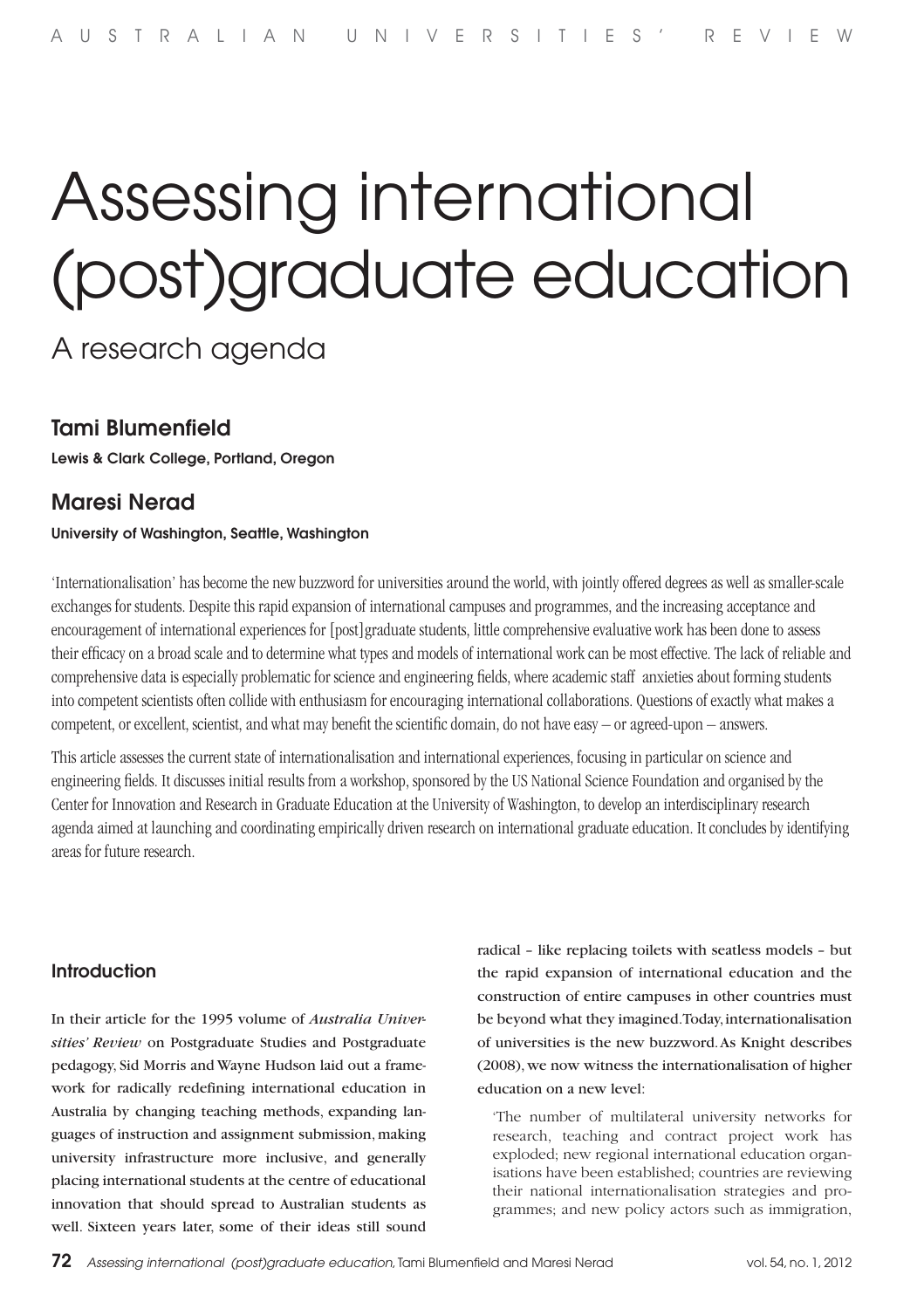industry, trade are engaged and collaborating with education, foreign affairs, science and technology. The increase in volume, scope and scale of cross-border movement of education programmes (franchise, twinning, branch campus, etc.), and providers (commercial companies, non-government organisations, traditional universities), is unprecedented' (Knight 2008, p. 10).

This unprecedented expansion of international education has seen administrators in many countries scrambling to sign memoranda of understanding and develop joint or dual degree programmes (Berka 2011; Kuder & Obst 2009). International exchanges are becoming requisite in many universities at the undergraduate level, and this trend is quickly extending into the graduate level as well. Not only the physical location and movement of people but also the nature of many scholars' academic work has changed dramatically. Over the last two decades knowledge production has changed from Mode 1 research in which scientists solve disciplinary puzzles individually to Mode 2 production where research occurs in multi-disciplinary, team-based groups who tackle real world problems, working effectively in international contexts, at the interfaces of academy/industry and academy/society, as well as in academia, industry, government, and non-profit sectors (Adams *et al.* 2007; Gibbons *et al.* 1994; Hicks *et al.* 2001; Nerad 2010; Stokes 1997). Developing a 'collaborative advantage' rather than a 'competitive advantage' can be an important way to build on the necessity of working together to solve complex problems (Lynn & Salzman 2006).

The increased pressure to internationalise must be seen in the context of globalisation. Governments have followed the economic theories of the knowledge society: believing in the power of advanced education to spur economic growth and build national capacity, governments are allocating substantial funds to increase the research and development capacities of their countries (Nerad 2011). Indeed, 'the preparation of the next generation of PhDs needs to include multi-cultural competencies in order to be able to work collaboratively in international teams on solving societal problems in multi-national settings' (Nerad 2011). Therefore, in recent years, international experiences for doctoral students have become sought after for both their general educational and career preparation values. For instance, in the US the National Science Foundation (NSF) created a new programme in 2005, Partnership for International Research and Education (PIRE), that emphasises international exchange experiences for US PhD students. The NSF-funded innovative, interdisciplinary doctoral programme, Integrated Graduate Education, Research and Training (IGERT), cre-

ated in 1997, also encourages international experience. In Europe, the ERASMUS Mundi and the Madame Curie programme support inter-European international education and career development. Individual university departments are also establishing international collaborations with programmes or laboratories from other nations to work on global problems and in the process help their students and postdocs develop cultural expertise.

Many universities – particularly those in Australia, New Zealand, the UK, as well as some colleges in the US – derive substantial operating income from the tuition and fees paid by international students at the undergraduate level. For example, international students (at all levels) provided 14.9 per cent of the total income for Australian higher education in 2009 (Marginson 2011). International experiences for those beyond the undergraduate level are more costly, often require subsidisation, and therefore can be more difficult to fund. Despite the importance – especially in the context of shrinking national and regional budgets – of showing accountability for these high expenditures, evidence about the value of international experiences in graduate education remains largely anecdotal (Kirk 2008). After considering whether universities are becoming new incarnations of multinational corporations, Daniel Denecke of the Council of Graduate Schools concludes, 'Value propositions underlying strategic decisions are not backed by evidence, [pointing to] a vital need for real outcomes data on the efficacy and value of international collaboration for students, research staff, and institutions' (Denecke 2011). Similarly, the Royal Society report on international scientific collaboration emphasised that while collaborations are vital and lead to many positive outcomes, 'Little is understood about the dynamics of networking and the mobility of scientists, how these affect global science and how best to harness these networks to catalyse international collaboration' (Royal Society 2011, p. 6). While international partnerships are vital, significant questions remain.

An increasing push to demonstrate value is thus giving new urgency to outcomes-based research on international educational experiences. This is particularly true for science and engineering fields, in which competition for funding, limited time to degree, and concerns about the intangible costs of international experiences (e.g., distraction from primary research projects and delays to degree caused by 'cultural' pursuits) force students and internationally engaged academic staff alike to clearly demonstrate the value of their international engagement.

It is hoped that international experiences enhance students' knowledge acquisition and contribution to research, prepare them for an increasingly international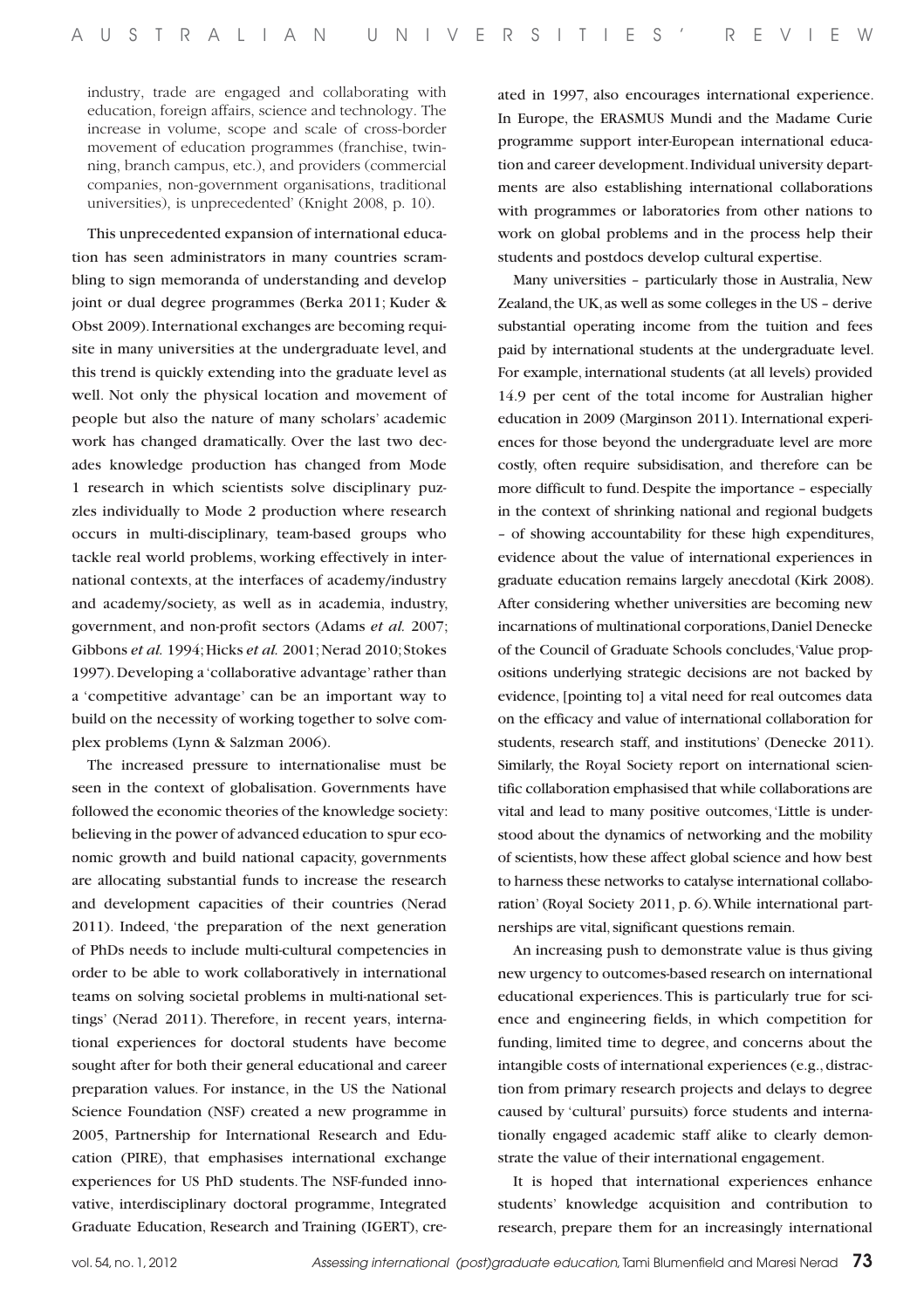employment market, and also establish a cosmopolitan mind set and revive awareness and obligation of civic engagement. This includes the notion of a citizen who crosses national boundaries without seeking to assimilate and to homogenise, but instead to accept differences and embrace diversity (Guerin & Green 2009; Nerad 2009). But do and can these experiences fulfil the great expectations that we have for them? This question has proven exceedingly complicated to answer. It is to open a discussion and to build a research agenda with the goal of assessing and evaluating international experiences that we write this article. In part, it builds on the authors' earlier work to begin dialogues in person through an international workshop supported by the US National Science Foundation and held in Washington, DC in February 2011.

## Reviewing the literature: what do we know about international experiences of postgraduate students?

While detailed research into the exact benefits or hindrances to (post)graduate students undergoing international training during their degree is yet incomplete, studies of graduate students and even undergraduates who study abroad may serve usefully as a base for this new area of inquiry. They explore the role of international students in the hosting nation, the effect of mobility on scientific careers and productivity, and the potential for intercultural competence and existing studies of undergraduate exchange to better inform future research. Here we review some key studies that can serve as models for further research.

Hans de Wit has discussed broad aspects of internationalisation in higher education, taking a historical and comparative perspective, in two wide-ranging books (de Wit 2002; de Wit 2010). Douglass and Edelstein (2009) focus on the role of international students, urging policymakers in the United States to pay more attention to the strategic importance of international students; Nerad (2011a) has likewise pointed to missed opportunities to draw on international students as resources for the entire university community. Studies that take the perspectives of international students' experiences in the United States are increasing, and these newer studies are differentiating among international students, rather than treating them as one uniform group (e.g., Trice & Yoo 2007; Finley *et al.* 2007). Other studies look at more homogenous groups; for example, Japanese female students (Mayuzumi *et al.* 2007; Yamamoto 1994) or Chinese women (Qin & Lykes 2006) at US universities.

Among studies of international exchanges among doctoral students and postdocs, some focus simply on mobility (Ackers *et al.* 2008; Avveduto 2002; Verbik 2007), while others examine postdocs as skilled migrants (B. Cantwell 2009). Only a few examine productivity of international exchanges and the impact on scientific careers. Jöns' study (2007) of academic mobility to Germany argues that there are typical cultures of academic mobility and collaboration and that these can be partly explained by spatial relations specific to particular research practices. This study suggests a way to conceptualise what kind of research would benefit most from international exchange. It specifically addresses different kinds of international interactions and the impacts of these on publication. Glänzel (2000) seeks to quantify the types and impacts of international scientific co-authorship relations in a multinational comparison, as the recent Royal Society report (March 2011) has done too. Cantwell (2009) reveals the increasing reliance on international postdocs in academic production and examines the role of international mobility in careers of postdoctoral scientists. This kind of research provides an empirically based starting point for thinking about how to maximise the career and scientific impact for scientists of international collaborations. Nerad (2011a) points to a new conceptual learning model that includes international competences.

Assessments of specific programmes in terms of success in training, research, and academic staff exchange offer useful starting points for research questions leading to generalisable results. The study of aspects of the scientific process specific to international collaborations and exchanges as well as their scientific impacts is still an emerging area of inquiry. Sisco & Reinhard (2007) focus their study on academic staff exchange, although from a business education context. The Stanford Research Institute (2002) conducts research on the outcomes of Fulbright Scholar exchanges, and Universities UK (2009) offers a more general overview of researcher mobility, although their scope is limited to Europe.

Research on the impact of study abroad programmes for undergraduate students offers insight into factors important in international exchange experiences for doctoral and postdoctoral students (Dwyer & Peters 2004; Martin, Bradford & Rohrlich 1995; Norris & Gillespie 2009), including possible negative impacts of international exchange (Ryan & Twibell 2000). Gullahorn & Gullahorn (1996) offers an especially useful starting point for characterising the specificity of the international exchange experience for graduate students because it compares outcomes in terms of professional and personal development among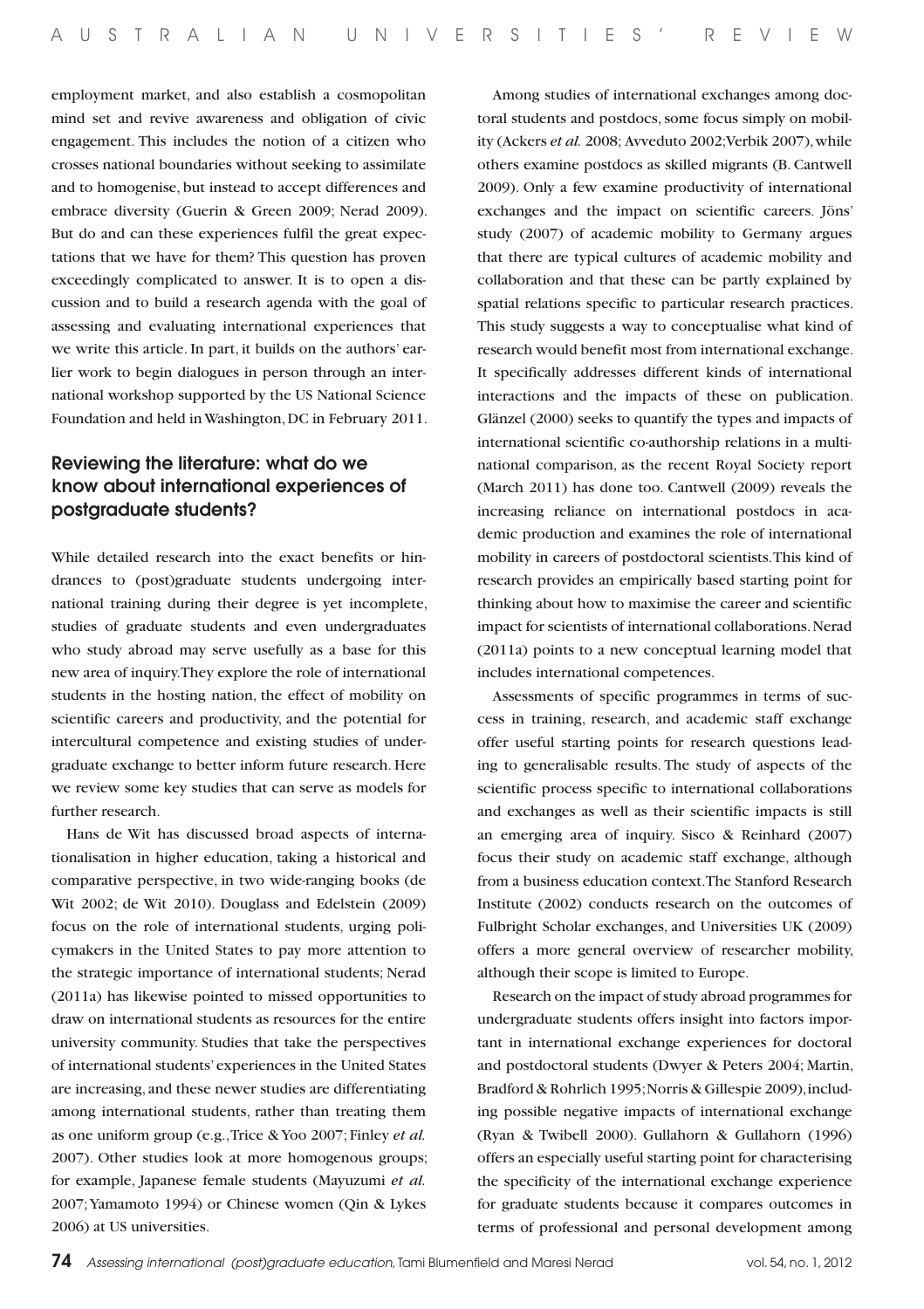a sample including both graduate and undergraduate students. Undergraduates tend to experience more personal development gain, while doctoral students report direct career benefits. A key lesson of this research is that it is possible and useful to prepare for going abroad and for returning home, itself a difficult transition referred to as 'reverse culture shock' (Storti 1997).

Existing literature thus offers several models for studying the outcomes of international educational and research collaborations for doctoral and postdoctoral students. One source of information is rooted in subjectivity, including first-person accounts of experiences as well as scholarly investigations of identity, attitudes, and subjective evaluations. Occupying a key role in this category is intercultural competence. Defined as a complex concept that broadly deals with effective and uate Education (CIRGE) has done (Nerad 2009; Nerad *et al.* 2007). In the US, the existing Survey of Earned Doctorates (SED) does not collect data on international experiences. The Survey of Doctorate Recipients (SDR), a subset of the SED, tracks career mobility, but does not allow linking careers to international experiences during doctoral education. The SDR, however, allows for analyses of numbers of international collaborations as well as co-authorship with international researchers (Hogan *et al.* 2010). The Organisation for Economic Co-operation and Development (OECD) in collaboration with the Eurostat project on Careers of Doctorate Holders and the UNESCO Institute for Statistics completed in 2007 (and repeated in 2010) the first survey on international career mobility of doctorate holders and reasons for mobility in seven countries in Europe *(http:// www.oecd.org/sti/working-papers).* This study is only

> available for selected European countries.

> Methods for measuring the contribution of international exchanges to the vitality of the US scientific enterprise and the quality of PhD graduates need to be developed and refined. Starting points are offered

by evaluation research of NSF IGERT programmes with strong international components (Heg & Nerad 2004) and by studies in the sociology of science and studies of innovation that use indicators such as publications and citations and examine scientific networks, such as the analyses of data from the SDR mentioned above. Evaluations and assessments of particular programmes offer potential frameworks, methods, and instruments: for instance, Sadrozinski (2005) develops a framework for evaluating the educational outcomes of international collaborations among doctoral students. This framework uses participant observation, interviews, focus groups, and materials analysis to evaluate international collaborations. The report (Sadrozinski 2005, pp. 21-29) also includes interview protocols for academic staff and students over three phases and an online survey in the appendix, making it a useful resource. Finally, Kirk (2008) reports on a NSF workshop intended to develop approaches for evaluating international science and engineering-related collaborations, beginning with an analysis of those funded by NSF. The workshop suggested examining effects of these collaborations on individuals, on institutions, and on what the author termed the 'knowledge environment level,' or quality of innovation

appropriate interactions with those from different backgrounds, cultures, or perspectives (Deardorff 2009), this capacity has long been understood as critical in business. Efforts to design more effective international exchanges at the doctoral and postdoctoral level may

benefit from findings in this research area. It offers pedagogical tools and assessment instruments that might be adapted to purposes of evaluating the impacts of international exchanges for doctoral and postdoctoral students. Researchers and practitioners in the area of intercultural sensitivity and competence offer examples of widely used and tested training techniques, including the Intercultural Development Inventory (IDI) which has been tested for reliability and validity (Paige, Jacobs-Cassuto, Yershova, & DeJaeghere 2003). In general, the field of intercultural competence offers a diverse set of research approaches and findings, which should be synthesised where relevant to the particular types of exchanges undertaken among early career researchers (e.g., Altshuler, Sussman, & Kachur 2003; Greenholz 2000; Paige, Jacobs-Cassuto, Yershova, & DeJaeghere 2003).Thus, one method of studying the impact of international exchanges is to examine outcomes in terms of intercultural competence; well-developed instruments for doing so exist already.

A final approach is to document the career outcomes of students participating in international exchanges and collaborations. This can be done by means of retrospective surveys as the Center for Innovation and Research in Grad-

**Postgraduate advisers themselves steered students from diverse cultural backgrounds and female students away from certain opportunities based on perceived fears, even when these perceptions were not matched by actual experiences**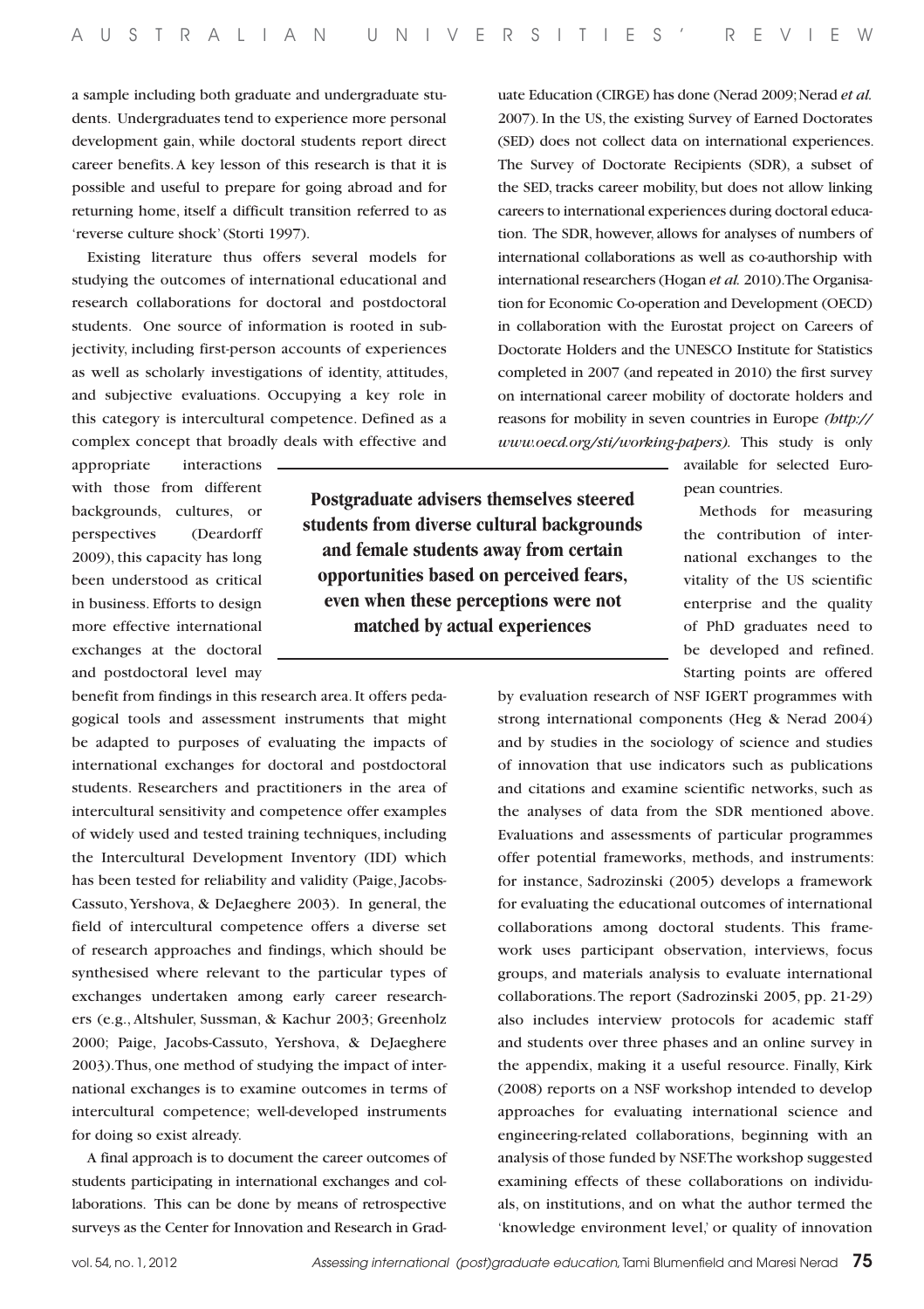and research (Kirk 2008, p. 4). More specific measures of scientific and technological skill acquisition, the area 2008 workshop participants struggled to define for assessment purposes, still await creation.

Taken together, these various areas represent starting points for developing a more cohesive, long-term assessment on the value of international experiences at the postgraduate level.

## Convening an international, interdisciplinary workshop to develop a research agenda

With financial support from a grant by NSF, an international, interdisciplinary workshop was designed to stimulate the research agenda setting on understanding the value added of international collaboration at the postgraduate level. This workshop was motivated by the CIRGE emphasis on the research of institutional and educational challenges faced by interdisciplinary and increasingly international doctoral programmes and their evaluations, as well as the commitment to contribute to the preparation of the next generation of researchers for leadership in a global and knowledge-based world. On the practical side, CIRGE researchers were inspired by their experience of establishing effective research communities of international experts in doctoral education and subsequent publications through the CIRGE series of international research synthesis workshops (see CIRGE website, *http://depts.washington.edu/cirgeweb/*).

The programme was designed to (a) increase the mutual understanding of essential topics relevant to investigating the impact of international collaborations at the (post) graduate level and beyond, (b) gather information on what we know and should know about assessing international experiences and programmes, and (c) move collectively towards charting research directions for the next years. A series of short talks (10 minutes) helped 'ignite' ideas about relevant research topics, 'fuelled' awareness of important assessment aspects in international collaborations, and 'kept the flames burning' to enable the participants to identify potential collaborators for future research on international programmes and experiences. A simple conceptual framework was applied, exploring issues of collaboration and assessment before, during and after the international collaboration activity.

Prior to the workshop, participants identified the following key concerns through a pre-workshop survey:

• How can we maximise and measure global/intercultural competence (as we train students to be researchers)?

- What are the best ways to prepare students for international experiences?
- What are the most effective international experiences... to students? To institutions? To international partners? What value do international experiences bring?
- How can we measure effectiveness of international experiences?
- • How do international experiences affect 'science'? Do they improve it, given the existence of different cultures of science and approaches to problem solving?
- How can we maintain a focus on broader equity issues in all places – gender, ethnicity, class, nationality, and so on?

These themes guided the workshop design. Tenminute igniting talks examined existing research and shared participant experiences. 'Perception lenses' were introduced to challenge participants to take unfamiliar perspectives. Early career researchers presented skits to open conversations about the uneven aspects of international collaborations and interdisciplinary encounters (Breslow & Blumenfield 2011; Graybill & Shandas 2011). And working groups developed responses to key questions articulated above, often by posing specific questions or sets of questions for further investigation. The framework of identifying elements of research needed to understand aspects of international experiences at several stages – before, during, and after these experiences took place – was explored.

#### Workshop results

One important result of the workshop was coming to a consensus on key questions as priorities for further empirical research. During breakout group discussions and through discussions on the blog prior to the workshop in Washington, DC, participants identified the following central research questions:

- 1. Does international collaboration lead to better science/scientists?
- 2. Do current institutional and funding structures lead to missed opportunities for international collaboration? If so, how?
- 3. How can we assess institutional preparedness for international collaborations/experiences?
- 4. What are the expected outcomes and goals of international experiences/collaborations? How are they established?
- 5. What are the actual impacts, outcomes, and transformation of the international experiences/collaborations? The following sections address preliminary efforts to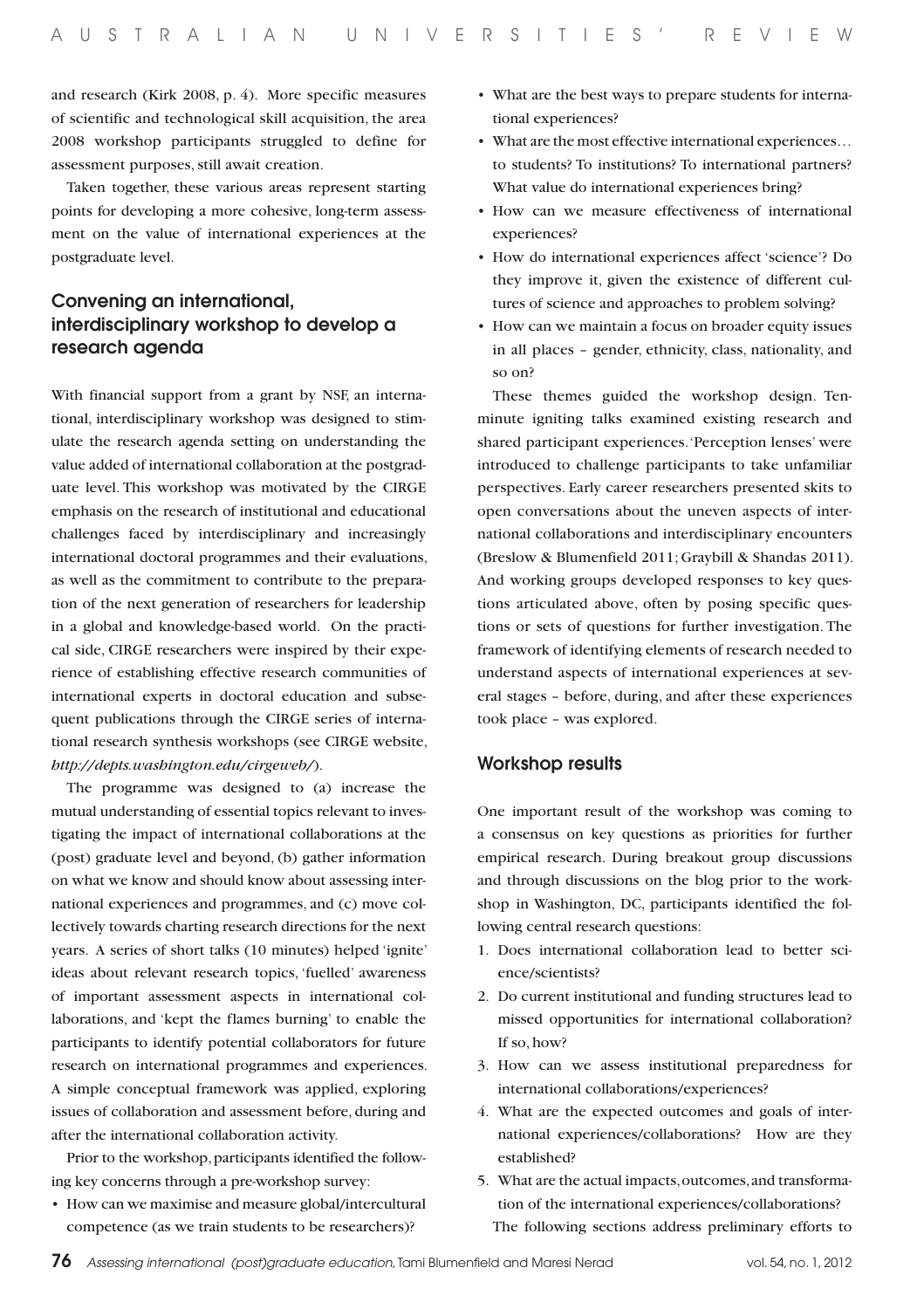pool knowledge regarding these questions and to further refine the questions into concrete research topics.

#### *Planning for international collaboration: the institutional context*

One frequently voiced frustration by the research community is the challenge of obtaining funding for international collaborators, and the dangerous imbalance of research relationships that could result from a US Congress-funded agency that restricted funding for foreign researchers. Timelines for international collaborative work and the structure of doctoral student funding also posed challenges: grants that limited the time to degree funded through the grant discouraged international ventures. For example, students funded for three years faced a ticking clock: adding an international component to their research could lengthen their doctoral study period and potentially extend this stage past the allowable funding period. Furthermore, the outcomes of international experiences should be studied over a longer term than most grant evaluations allowed. Structurally, then, existing strict doctoral programme length in many fields poses barriers to international work and to assessing its outcomes.

In addition, racial and gender disparities are often magnified by international doctoral education opportunities (Ackers *et al.* 2008; Hogan *et al.* 2010). Thus this area presented a particularly important area of research focus. The precarious situation of early career researchers received significant attention from workshop participants, and models for expanding access to international opportunities without increasing inequalities demanded further attention. Postgraduate advisers themselves steered students from diverse cultural backgrounds and female students away from certain opportunities based on perceived fears, even when these perceptions were not matched by actual experiences (Zippel 2011). For example, advisers discouraged some female students from going to Middle Eastern countries where women could face discrimination in public. These pervasive forms of discrimination should be carefully studied as the role of the postgraduate adviser continues to be crucial in the formation of students. Compounding the problem, more men than women receive unsolicited invitations to engage in international work by another institution. Zippel suggests that developing an application process for women to research abroad rather than requiring them to be selected by a mentor or an academic staff person would help alleviate this disparity (Hogan *et al.* 2010).

A working group at the workshop developed a 'wish list' for making internationalisation more feasible. Funding,

and joint submission of grant proposals, was a constant desire, but diversity-supporting elements like dependent support and full inclusion of minority individuals were also priorities on the wish list.

#### *Internationalisation 'wish list'*

International collaboration opportunities should:

- • Be constraint free: explore joint funding possibilities.
- • Include increased programme support, funding travel, personnel, associated research and stipends.
- Fund supplies for offices and laboratory expenses.
- Initiate reactivation transitions earlier: provide support resources for post-doc to return for careers, conferences, and other travel.
- • Address institutional level-challenges: these challenges are particularly acute in institutions facing a budget crunch, where staffing constraints prevent multiple grant submission.
- • Consider missed opportunities: issues of reciprocity relate to problems of under-funding. One person gave an example of being picked up in a limo in China and generally being treated like a 'star' in other countries. The reception of international visitors to the US is often less resplendent.

#### *Examining length, timing, and characteristics of effective international experiences*

What length of international experience is most effective, and when should the experience occur? Can multiple experiences occur, as preferred by the subjects of Avedduto (1998) (although they lacked the funding for multiple experiences)? One researcher emphasises, 'The greater the culture gap, the longer it may take for meaningful understanding to develop' (Bordia 2011). Most likely, the answers to questions about duration will vary based on the goals and context of the particular situation. There may be no single determinant of an ideal, one-sizefits-all, length of an international experience. Maintaining flexibility in the types and lengths of international experiences may help make them more accessible to individuals with place-based obligations, including family commitments and other career needs. Furthermore, how do variations in the type of international experience affect the outcomes? It will be important to distinguish in evaluation research between individual student exchanges and more complex research collaborations.

Questions identified by working group members included:

• What are the effects of increased Internet access on international collaborations – will this prevent students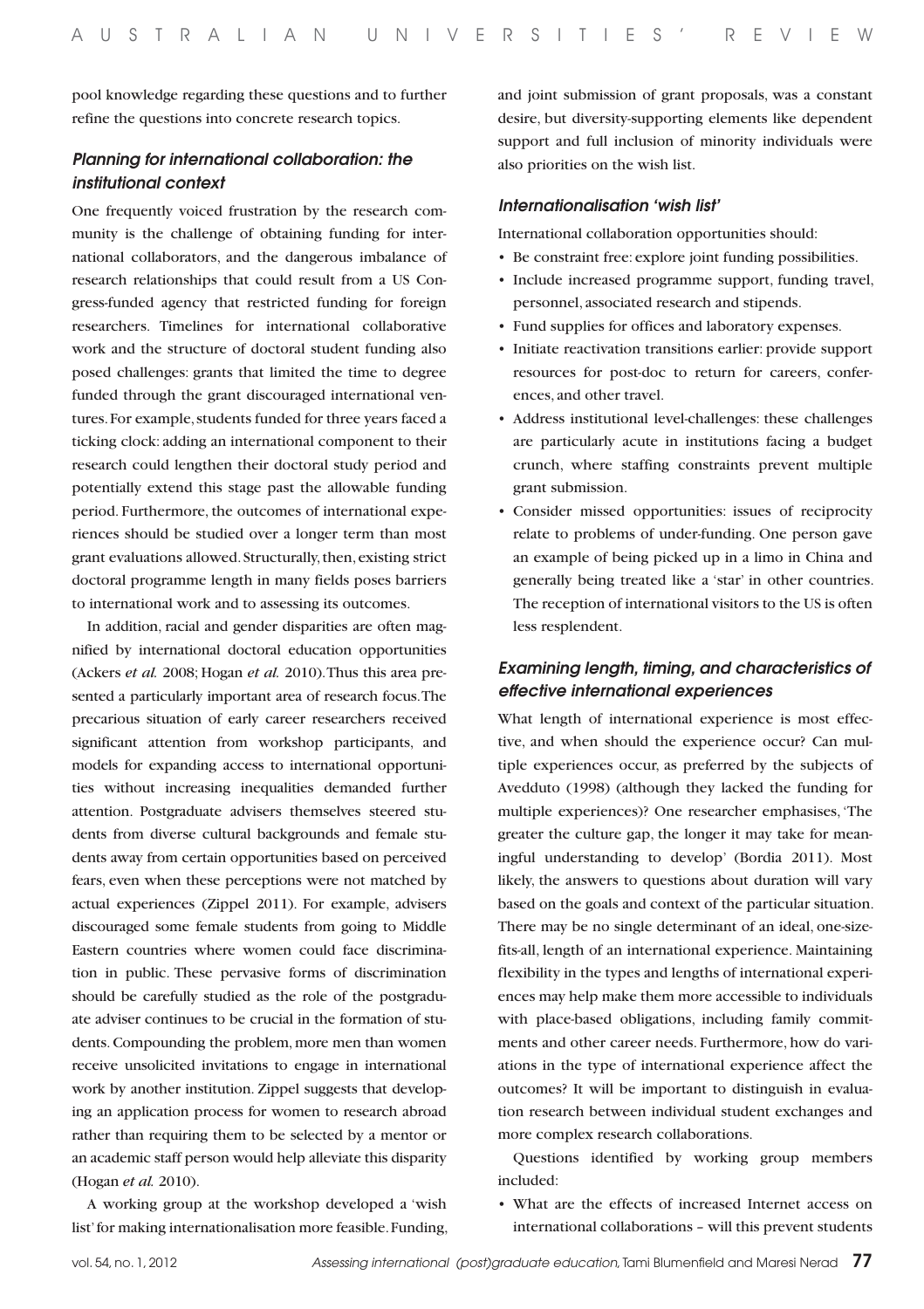from fully immersing themselves? (Or, conversely, will this alleviate some problems of loneliness, etc., and family separation?)

- What role can student support services play? Who will advise the student in a partner university?
- • How well are students integrated into the research community?
- • What is the role of the individual researcher vs. the institution?
- What funding is available locally?
- • Are the communication channels between the institution, departments, and individuals fit for the purpose of the collaboration?
- How much flexibility is allowable?

During his presentation, Bordia (2011) explained that 'effective collaborations have a scientific basis, complementary expertise, and appropriate facilities.' He also emphasised that for students, having an assigned host is essential. Nagoya University social psychology professor Jiro Takai (2011) offered insights from psychology about fostering effective relationships between students from the host country and students from abroad, an important yet under-studied aspect of the international experience (cf. Nerad 2011a). After explaining that merely bringing groups into contact with each other has been largely discredited as an effective tool for cross-cultural understanding – proximity does not guarantee meaningful interaction – , he drew from social identity theory (Tajfel & Turner 1979) to suggest that optimal results would occur from changing the ways in which students identified. Since social identity theorists have established that groups (ingroups) work hard to assert their superiority over others (outgroups), the key to integrating diverse participants may be to redraw the lines of established groups (Figure 1).

Takai's work points to the potential for universities to draw on recategorisation, decategorisation, and subcategorisation to manipulate whether students identified as international students or whether new identities could be forged. These examples show that not merely the length of international experiences, but also the depth of integration into another research community, should be considered as assessments are developed.

### *Assessing outcomes following international experiences and developing frameworks for outcomes assessments*

Questions about assessing outcomes on an individual level (please consult Nerad & Blumenfield 2011 for additional questions about assessing outcomes on an institutional level):



*Figure 1: Shifting categorisations*

Decategorisation model

*Diagrams from 'Cross-cultural Exchange: Intergroup or Intragroup?,'created by Jiro Takai (2011).*

- • What is the value of individual interdisciplinary skills compared with interdisciplinary team skills?
- Is the international experience considered and valued during career planning and job searches?
- Is there a bias toward people who have engaged in collaborative work?
- Job opportunities, funding, and reward systems all influence potential outcomes. What forms of recognition result, if any?

The hope to find a universal framework for assessing international experiences for postgraduate students and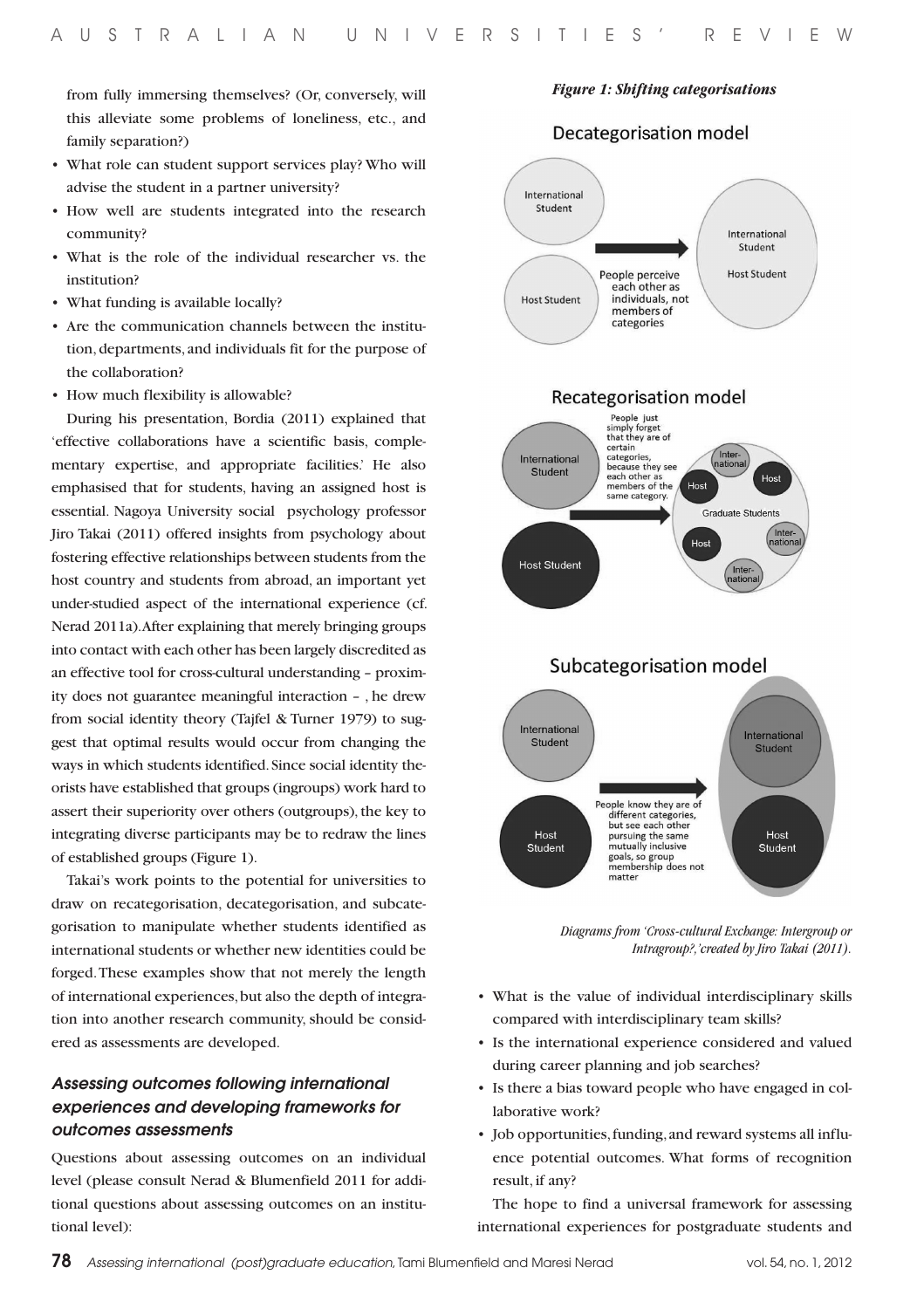for early career researchers is understandable, but not realistic. Different lenses can be applied to approach the finding of a framework. Different frameworks follow different questions. For example, one common question would be, 'Does international work lead to better science? Does it form a better scientist?' An evaluation looking to answer these questions would need to first clarify the programme objectives and then build an assessment tailored to those objectives. Tools drawing from the intercultural communications field are seldom field-specific. A model from the Engineering Cultures China / Global Hub consortium combines disciplinary-specific knowledge (engineering) with intercultural competence training (Jesiek & Beddoes 2010). This programme included several training modules and several online assessment modules. The flexibility of this tool meant that students could complete assessments during their international engineering internships in China as well as during the training and after the programme completion.

The number of high-quality, programme-specific assessments of international experiences for postgraduate students is growing. Now, programme directors and responsible academic staff need to carefully consider how to pool this information to contribute to a larger understanding of promising practices in international research and education. Longitudinal, multi-country studies should be coordinated and supported by national (or international) funding agencies. Assessments should be robust, incorporating quantitative and qualitative approaches; they should also be balanced between formative and summative assessment (Pfotenhauer 2010); and they should take advantage of creative assessment tools like datadriven storytelling (Macklin 2011). Assessments should not rely entirely on student self-report, but should gather information from multiple perspectives. For example, host country collaborators, international student colleagues, employers, advisors, and same-university colleagues could all be well-positioned to provide insight into how well individuals achieved certain outcomes. Depending on the outcomes to be measured, additional people or units could be included as well.

Examining relationships resulting from international research experiences can provide a helpful tool for assessment. Shawn Wilson, author of Research Is Ceremony: Indigenous Research Methods (2009), emphasises that relationships resulting from the research process, in addition to research results themselves, should be highly valued. Writing from the perspective of an indigenous researcher, he notes that many attempts at cross-border research fail or falter because insufficient attention is paid to interpersonal

relationships. For example, one American university sent several cohorts of doctoral students to collaborate with community organisations in another country. However, the students lacked linguistic competence necessary to pursue research independently, and overlooked the necessary aspects of nurturing a mutually beneficial long-term relationship. This led to an earlier-than-anticipated end to productive collaboration. One university administrator in South Africa described US universities knocking on her door and assessed them as interested in 'exotic plants, exotic minerals, and exotic people.' But, she added, 'we are not exotic, and we are increasingly not interested.'

#### Summary and recommendations

In this article we reviewed recent literature that is useful for approaching research on assessing international (post) graduate education and collaboration. We found that the existing publications focus more on the undergraduate level of international exchanges than the postgraduate one. At the postgraduate level the focus is on the mobility of doctorates, especially within Europe, and on joint publications and creation of international networks. We found that the intercultural competencies concept offers much for future research at the postgraduate level, and that insights from intergroup psychology play an additional role in building understanding. We also found that attention to the effects of international experiences for magnifying or minimising inequalities should be an important component of future research. We further reported from findings of an international, interdisciplinary workshop on the topic of developing a research agenda for assessing international postgraduate education and collaboration.

#### *Results*

No single uniform conceptual framework will be able to move this nascent field forward. Rather multiple lenses, qualitative and quantitative methods, and the multitude of stakeholders need to be considered. Only with manyfaceted, complex case studies with mixed methods will we arrive at a comprehensive understanding of whether value has been added to postgraduate education and research through international experiences and collaboration or not. Such assessment research will approach studies with a framework of before, during and after the international activity, and will distinguish between the individual or institutional level of analysis and the contribution to the advancement of science and knowledge *per se.* Future research will pay attention to gender and race issues within international collaboration and to the rel-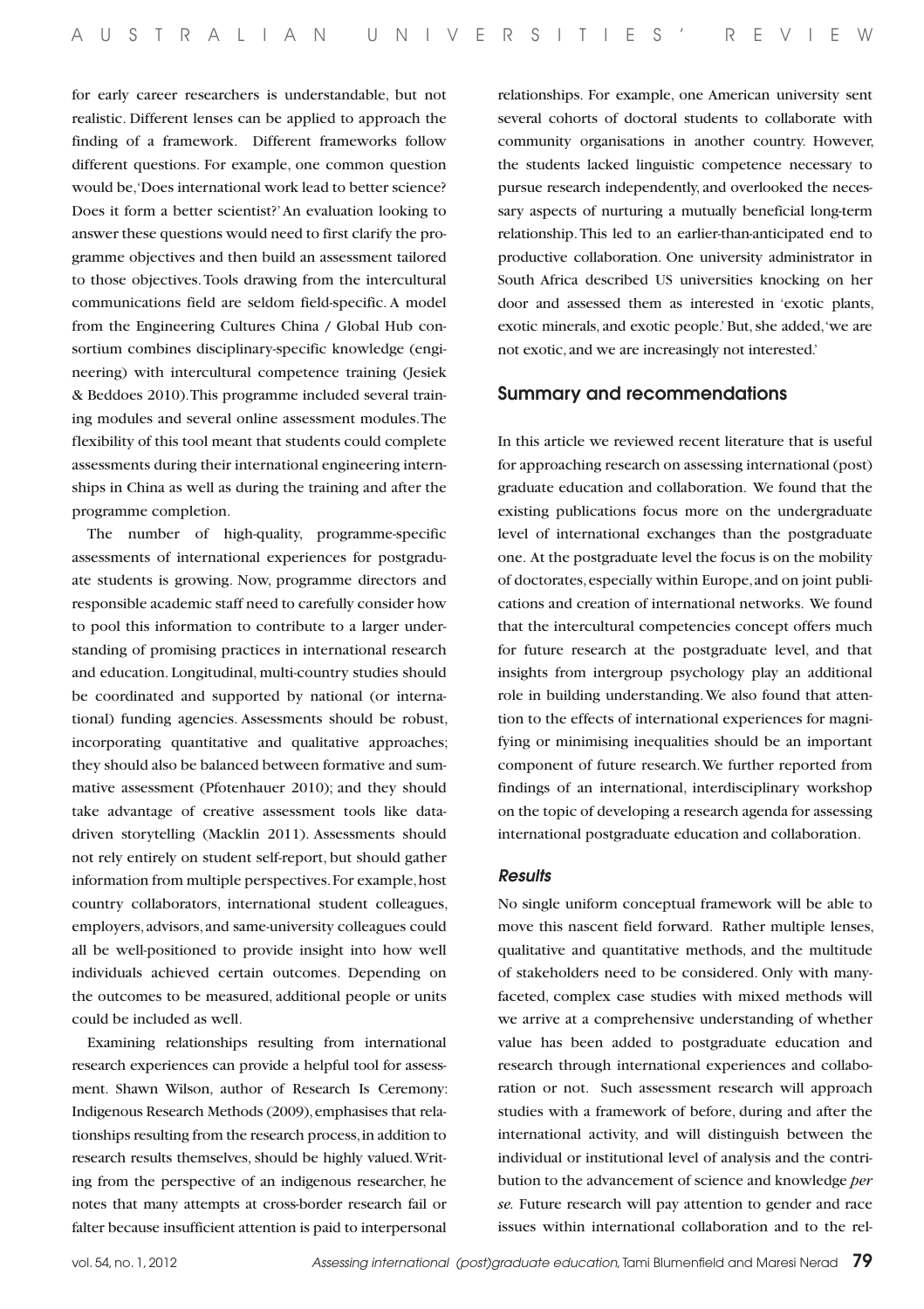#### *Figure 2: Thinking through Inclusivity*

*Thinking through Inclusivity: Considerations for Before, During and After International Encounters* 

*Before:* 

Inclusiveness can be defined through six terms: gender, ethnicity, geography networks, backgrounds, discipline, institution, bilateral and multilateral programmes, and structure (partnerships and exchanges).

How accessible are programmes? Who applies? What is the number of students? Are programmes individual-based, or group-based? What are the potential missed opportunities? Are the programmes transparent? How can IGERT programmes become more inclusive?

#### *During:*

How structured is the programme? Are there mentorship programmes?

An effective programme will offer support services for all participants; its infrastructure will encourage integration and provide a community base.

#### *After:*

Questions about inclusivity must be posed: Did it break apart biases? For whom? At what level?

evance of length of exchanges or visits to other countries and cultures. Future research needs to be particularly alert to national funding structures and whether these facilitate or hinder international national collaborations.

Figure 2 provides an example using the structuring framework of before, during, after and applying it to the issue of inclusiveness.

#### *Recommendations*

We recommend that national and international funding agencies support, coordinate and pool emerging cases of individual institution's assessment studies to help build a comprehensive understanding of the values of international engagement and provide critical evidence for the justification of resources allocated to them. We recommend that any new collaborations build elements into international experiences that maximise institutional rewards and support diverse students and researchers, creating a more reciprocal and equitable endeavour. To accomplish these goals will require efforts beyond that which a single research institute in any one nation can muster. It will also require that research results pay attention to ongoing asymmetries in academic knowledge production. Existing measures of international collaboration like citation indices, currently reliant on only Englishlanguage publications, need to be updated in order to accurately reflect the scale and scope of collaboration, and to adequately reward scholars for publishing in non-English language venues. Finally, paying careful attention to the changing carrots and sticks used by universities, often at the behest of national governments, as countries reform and recalibrate their higher education systems (e.g., research assessment exercises of the sort recently revamped in Australia (cf. AUR 53:1)), and noting how they affect international collaborations of both junior scholars and postgraduate students, will be critical.

 We close with a call for collaborators. We hope that this important research agenda may attract new participants and foster connections among those already engaged in similar work.

**Tami Blumenfield is a Visiting Assistant Professor of Cultural Anthropology at Lewis & Clark College, Portland, Oregon, and a specialist in Chinese studies.**

**Maresi Nerad is associate professor of higher education and director of the Center for Innovation and Research in Graduate Education at the University of Washington, Seattle.**

#### Acknowledgments

We would like to thank the US National Science Foundation for funding the grant proposal, Investigating the International Experiences in STEM Graduate Education and Beyond: From Anecdotal to Empirical Evidence (#105029). We also thank the February 2011 workshop participants for their ongoing engagement with this work.

#### **Endnote**

Throughout this article, the term 'academic staff' is used to describe research professors and other teaching staff, often those who supervise students. Its equivalent term in North American usage is 'faculty.'

#### References

Ackers, L., Gill, B. & Guth, J. (2008). *Doctoral mobility in the social sciences.*  University of Liverpool, UK: Norface Era-Net, European Law and Policy Research Group.

Adams, J., Gurney, K., & Marshall, S. (2007). Patterns of international collaboration for the UK and leading partners (Summary Report). Report commissioned by the UK Office of Science and Innovation. Leeds, UK: Evidence Ltd.

Altshuler, L., Sussman, N.M. & Kachur, E. (2003). Assessing changes in intercultural sensitivity among physician trainees using the intercultural development inventory. In R. M. Paige (Guest Ed.), Special issue on the Intercultural Development, *International Journal of Intercultural Relations, 27*(4), 387-401.

Avveduto, S. (2002). International Mobility of PhDs. National Research Council, Institute for Studies on Scientific Research and Documentation. Retrieved from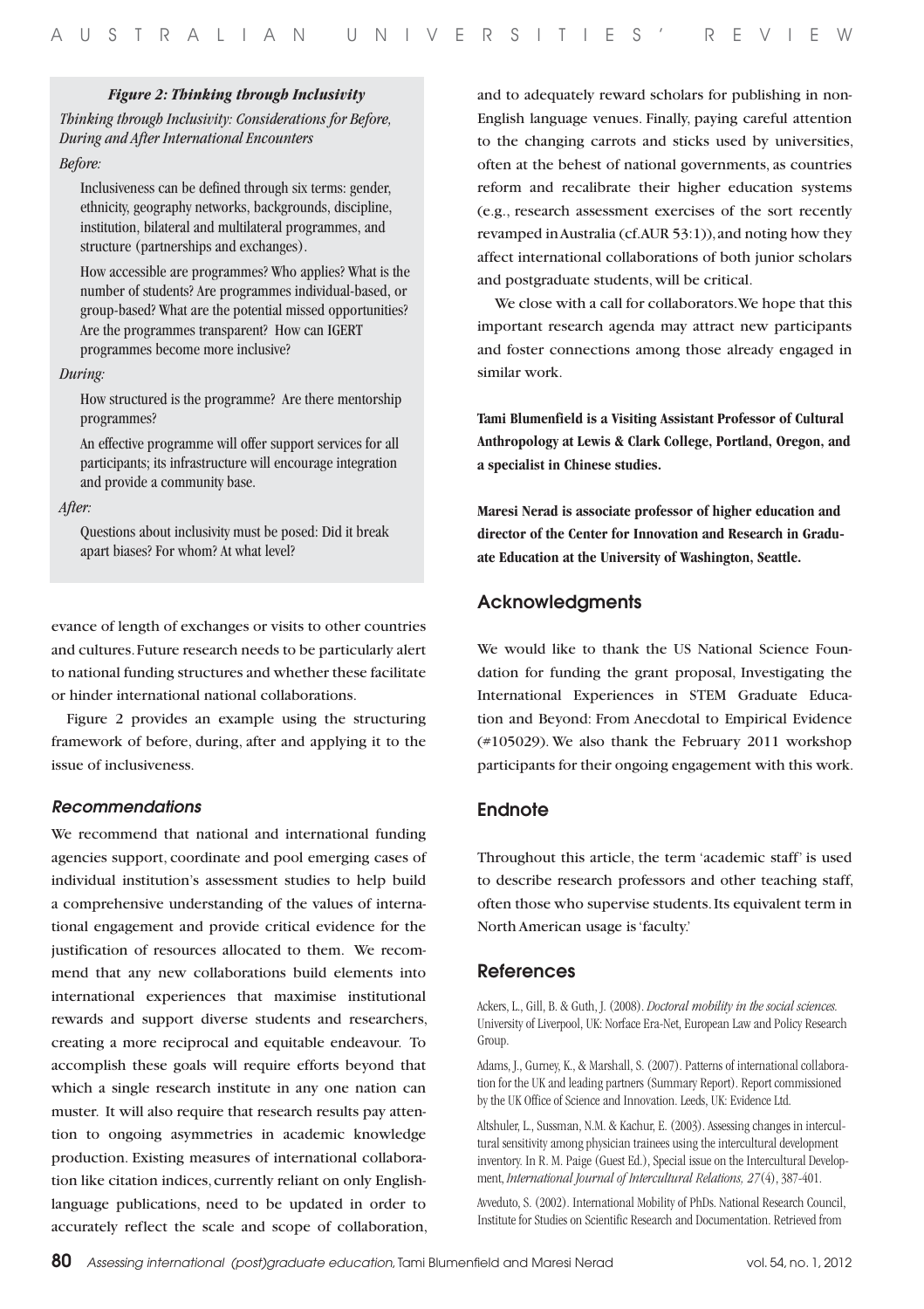#### http://www.oecd.org/dataoecd/33/49/2096794.pdf

Beddoes, K., Jesiek, B. K. & Borrego, M. (2010). Identifying opportunities for collaborations in international engineering education research on problem- and project-based learning. *Interdisciplinary Journal of Problem-based Learning, 4*(2): 7-34.

Berka, S. (2011). Added value of an international graduate dual degree program – a closer look at its gains for engineering students. Special volume in honor of John Grandin, 'Making the Odd Couple Work: Bridging Languages with Engineering,' *Online Journal for Global Engineering Education, 6*(1).

Bordia, R. (2011). Cultural differences and values of a science research professor. Presentation to National Science Foundation and Center for Innovation and Research in Graduate Education Workshop, 'Investigating the International Experiences in STEM Graduate Education and Beyond: A Workshop to Develop a Research Agenda,' Arlington, VA, 7 February 2011.

Breslow, S. & Blumenfield, T. (2011). Studying pandas: challenges to interdisciplinary international research during doctoral education. Skit presented to the National Science Foundation and Center for Innovation and Research in Graduate Education workshop, 'Investigating the International Experiences in STEM Graduate Education and Beyond: A Workshop to Develop a Research Agenda,' Arlington, VA, 8 February 2011.

Cantwell, B. (2009). International Postdocs: Educational Migration and Academic Production in a Global Market. Ph.D. diss., Center for the Study of Higher Education, University of Arizona.

Deardorff, D.K. (2009). *The Sage Handbook of Intercultural Competence*. Durham, NC: Duke University.

Deardorff, D.K. (2006). The identification and assessment of intercultural competence as a student outcome of internationalization at institutions of higher education in the United States. J*ournal of Studies in International Education, 10*, 241-266.

de Wit, H. (2011). *Trends, Issues and Challenges in Internationalization of Higher Education*. Amsterdam: Centre for Applied Research on Economics and Management, Hogeschool van Amsterdam.

de Wit, H. (2002). *Internationalization of higher education in the United States of America and Europe: a historical, comparative, and conceptual analysis.* Westport, CT: Greenwood Publishing.

Denecke, D. (2011). *The Graduate Collaborations Project: Some Findings that Suggest Directions for Outcomes Measurement.* Presentation to National Science Foundation and Center for Innovation and Research in Graduate Education Workshop, 'Investigating the International Experiences in STEM Graduate Education and Beyond: A Workshop to Develop a Research Agenda,' Arlington, VA, 8 February 2011.

Denecke, D. & Kent, J. (2010). *Joint degrees, dual degrees, and international research collaborations: a report on the CGS graduate international collaborations project.* Washington, DC: Council of Graduate Schools.

Downey, G., Lucena, J. Engineering Cultures Online 2.0. Online course developed at Virginia Tech and Colorado School of Mines. Lectures available in Purdue University's online portal GlobalHub, http://globalhub.org/resources/11.

Downey, G., Lucena, J., Moskal, B., Parkhurst, R., Bigley, T., Hays, C., Jesiek, B., Kelly, L., Miller, J., Ruff, S., Lehr, J. & Nichols-Belo, A. (2006). The globally competent engineer: working effectively with people who define problems differently. *Journal of Engineering Education, 95* (2), 107-122.

Dwyer, M. & Peters, C. (2004). The benefits of study abroad. *Transitions Abroad,*  March/April.

Finley, J. B., Taylor, S. L. & Warren, D. L. (2007). Investigating graduate business students' perceptions of the educational value provided by an international travel course experience. *Journal of Teaching in International Business, 19* (1), 57-82.

Gaskins, F. E. (1997). The development of intercultural sensitivity in students: A journal study. Unpublished master's thesis, Intercultural Communication

Institute (ICI)/McGregor School of Antioch University, Portland, OR.

Glänzel, W. (2001). National characteristics in international scientific coauthorship relations. *Scientometrics, 51* (1), 69–115.

Global Hub, Advanced Global Engineering. (2008). Purdue University: West Lafayette, IN. http://globalhub.org/

Grandin, J.M. & Hedderich, N. (2009). Intercultural competence in engineering – global competence for engineers. In Darla K. Deardorff (ed.), *The SAGE Book of Intercultural Competence* (pp. 362-373). Thousand Oaks, CA: SAGE Publications, Inc.

Graybill, J. & Shandas, V. (2011). Navigating cross-cultural experiences in international fieldwork. Skit presented to the National Science Foundation and Center for Innovation and Research in Graduate Education workshop, 'Investigating the International Experiences in STEM Graduate Education and Beyond: A Workshop to Develop a Research Agenda,' Arlington, VA, 7 February 2011.

Great Lakes Colleges Association. (2008). *Liberal Education and Study Abroad: Assessing Learning Outcomes to Improve Program Quality.* Final report to the Teagle Foundation.

Greenholz, J. (2000). Assessing cross-cultural competence in transnational education: The Intercultural Development Inventory. *Higher Education in Europe, 15*(3), 411-416.

Guerin, C. & Green, I. (2009). The transcultural academic: Cosmopolitanism and the imagined community of the global academy. *Journal of the World Universities Forum, 2*(3), 17-24.

Gullahorn, J.E. & Gullahorn, J.T. (1996). American students abroad: professional versus personal development. *The Annals of the American Academy of Political and Social Science. 368*(1), 43.

Heg, D. & Nerad, M., with assistance from Blumenfield, T. (2004). Innovation in PhD Training: An IGERT at the University of Washington Mid-Term Program Evaluation. Seattle, WA: Center for Innovation and Research in Graduate Education, University of Washington. Retrieved from http://depts.washington.edu/ cirgeweb/c/research/innovative-graduate-programs-igerts/

Hesse, J. G. & Gobel, K. (2003). *Evaluation and quantitative methods in global learning: A contribution from the field of intercultural sensitivity.* Paper presented at the Global Education Network Europe (GENE) expert meeting. Retrieved from http://www.coe.int/T/E/North-South\_Centre/Programmes/3\_Global\_Education /c\_GENE/GENE%20 Web-page%20-%20(3)%20 Hsse%20article.asp.

Hogan, A., Zippel, K., Frehill, L. & Kramer, L. (2010). *Report of the International Workshop on International Research Collaboration.* Report prepared with funding from the National Science Foundation OISE-0936970 and HRD-0811170. Retrieved from http://www.dac.neu.edu/zippel/nsf-workshop/docs/ FinalReport\_Oct22\_2010.pdf

Holm, J.D. & Malete, L. (2010). Nine problems that hinder partnerships in Africa. The Chronicle of Higher Education. Retrieved from http://chronicle.com/article/ Nine-Problems-That-Hinder/65892/.

House of Representatives Standing Committee on Industry, Science and Innovation. (2010). *Australia's International Research Collaboration.* Parliament of the Commonwealth of Australia, Canberra.

Jesiek, B.K. & Beddoes, K. (2010). From diplomacy and development to competitiveness and globalization: historical perspectives on the internationalization of engineering education. In G. L. Downey and K. Beddoes (eds), *What is Global Engineering Education For?: The Making of International Educators* (pp. 45-76). San Rafael, CA: Morgan and Claypool.

Jons, H. (2007). Transnational mobility and the spaces of knowledge production: a comparison of global patterns, motivations and collaborations in different academic fields. *Social Geography 2*, 97-114. Retrieved from http://www.soc-geogr. net/2/97/2007/sg-2-97-2007.html

Kenway, J. & Bullen, E. (2003). Self-representations of international women postgraduate students in the global university 'contact zone'. *Gender and*